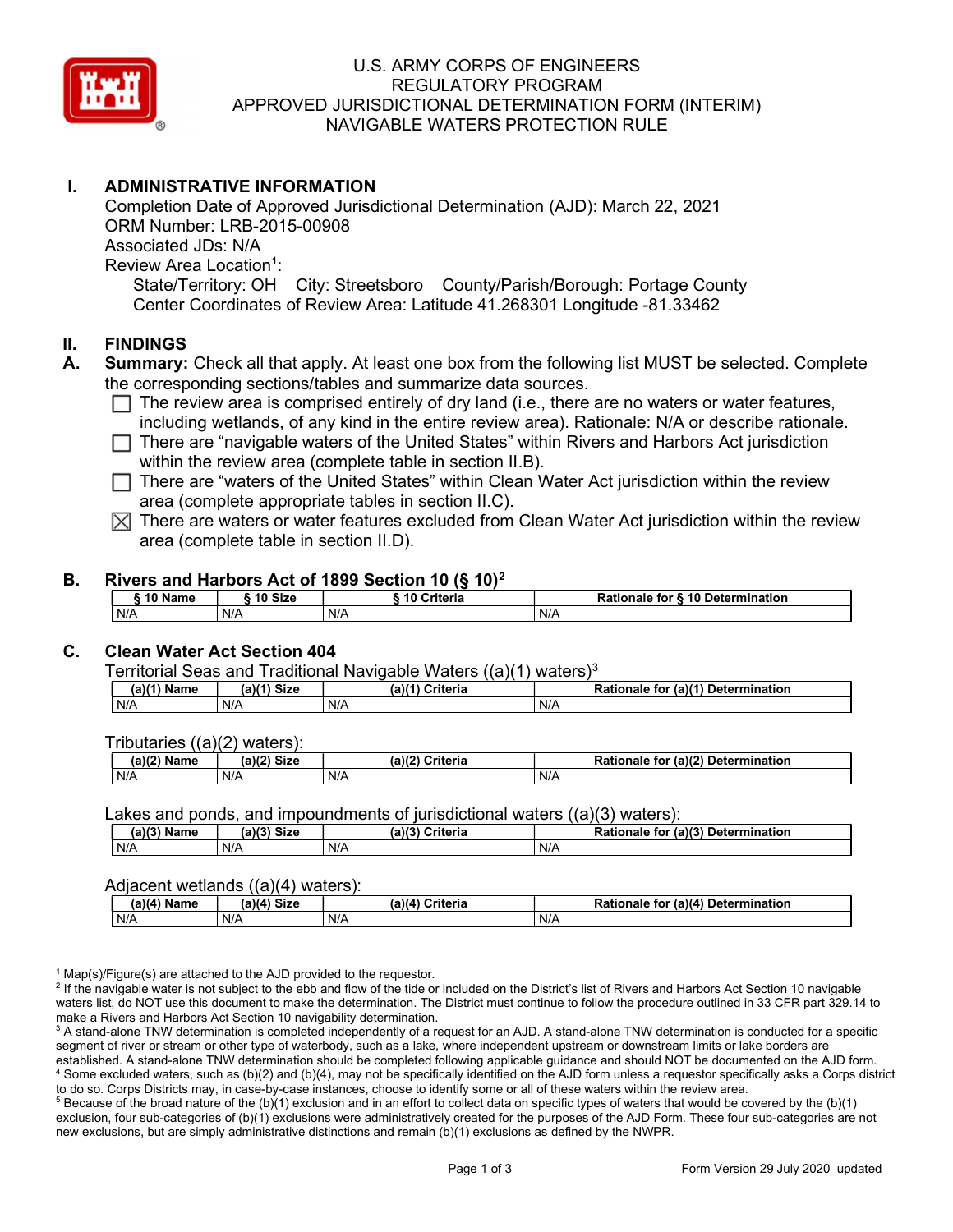

### U.S. ARMY CORPS OF ENGINEERS REGULATORY PROGRAM APPROVED JURISDICTIONAL DETERMINATION FORM (INTERIM) NAVIGABLE WATERS PROTECTION RULE

# D. Excluded Waters or Features

Excluded waters  $((b)(1) - (b)(12))^4$ :

| <b>Exclusion Name</b> | <b>Exclusion Size</b> | Exclusion <sup>5</sup>      | <b>Rationale for Exclusion Determination</b>                                                            |
|-----------------------|-----------------------|-----------------------------|---------------------------------------------------------------------------------------------------------|
| Wetland C -           | $0.03$ acres          | (b)(1) Non-adjacent wetland | Wetland C meets the definition of a wetland as per the                                                  |
| NWPR (2015-           |                       |                             | 1987 COE Wetlands Delineation Manual and NCNE                                                           |
| 00908)                |                       |                             | Regional Supplement but does not meet the                                                               |
|                       |                       |                             | requirements of an (a)(4) water. It does not abut an                                                    |
|                       |                       |                             | (a)(1)-(a)(3) water, is not separated from an $(a)(1)$ -                                                |
|                       |                       |                             | (a)(3) water by a natural feature such as a berm or                                                     |
|                       |                       |                             | barrier, is not separated from an $(a)(1)-(a)(3)$ water only                                            |
|                       |                       |                             | by an artificial structure allowing a direct hydrologic                                                 |
|                       |                       |                             | surface connection between the wetland and the (a)(1)-                                                  |
|                       |                       |                             | (a)(3) water in a typical year, and it is not inundated by                                              |
|                       |                       |                             | flooding from an $(a)(1)-(a)(3)$ water in a typical year.                                               |
|                       |                       |                             | The nearest (a)(2) tributary is Stream 1 located                                                        |
|                       |                       |                             | approximately 100 linear feet southwest of this wetland.                                                |
|                       |                       |                             | The December 2020 delineation report shows that                                                         |
|                       |                       |                             | Wetland C is surrounded by uplands. No evidence of                                                      |
|                       |                       |                             | flooding from Stream 1 entering Wetland C is apparent.                                                  |
|                       |                       |                             | Wetland C is located at an approximate elevation of                                                     |
|                       |                       |                             | 1190 ft while Stream A is at approximately 1184 ft, or 6                                                |
|                       |                       |                             | ft below the wetland elevation. According to NRCS                                                       |
|                       |                       |                             | Web Soil Survey, flooding is not probable. The chance                                                   |
|                       |                       |                             | of flooding is nearly 0 percent in any year. Flooding                                                   |
|                       |                       |                             | occurs less than once in 500 years. Ponding is not                                                      |
|                       |                       |                             | probable as well. The chance of ponding is nearly 0                                                     |
|                       |                       |                             | percent in any year. Topographic mapping and aerial                                                     |
|                       |                       |                             | imagery from the Portage County Web Mapping                                                             |
|                       |                       |                             | Application do not depict any natural or artificial<br>berms/barriers between the wetland and Stream 1. |
|                       |                       |                             |                                                                                                         |
|                       |                       |                             | Based on the above information, it has been                                                             |
|                       |                       |                             | determined that Wetland C is excluded (b)(1) non-<br>adiacent wetland.                                  |
|                       |                       |                             |                                                                                                         |

# III. SUPPORTING INFORMATION

- A. Select/enter all resources that were used to aid in this determination and attach data/maps to this document and/or references/citations in the administrative record, as appropriate.
	- X Information submitted by, or on behalf of, the applicant/consultant: Approved Jurisdictional Determination Request Hannum Crossing Phase 10 Jennifer Lane, Streetsboro, Ohio, dated December 28, 2020

This information is sufficient for purposes of this AJD.

Rationale: N/A or describe rationale for insufficiency (including partial insufficiency). Data sheets prepared by the Corps:

X Photographs: Portage County GIS (2016, date not specified)

- Corps Site visit(s) conducted on: Date(s).
- \_X\_ Previous Jurisdictional Determinations (AJDs or PJDs): PJD dated October 27, 2015

<sup>&</sup>lt;sup>1</sup> Map(s)/Figure(s) are attached to the AJD provided to the requestor.

<sup>&</sup>lt;sup>2</sup> If the navigable water is not subject to the ebb and flow of the tide or included on the District's list of Rivers and Harbors Act Section 10 navigable waters list, do NOT use this document to make the determination. The District must continue to follow the procedure outlined in 33 CFR part 329.14 to make a Rivers and Harbors Act Section 10 navigability determination.

 $^3$  A stand-alone TNW determination is completed independently of a request for an AJD. A stand-alone TNW determination is conducted for a specific segment of river or stream or other type of waterbody, such as a lake, where independent upstream or downstream limits or lake borders are established. A stand-alone TNW determination should be completed following applicable guidance and should NOT be documented on the AJD form. 4 Some excluded waters, such as (b)(2) and (b)(4), may not be specifically identified on the AJD form unless a requestor specifically asks a Corps district to do so. Corps Districts may, in case-by-case instances, choose to identify some or all of these waters within the review area.

 $5$  Because of the broad nature of the (b)(1) exclusion and in an effort to collect data on specific types of waters that would be covered by the (b)(1) exclusion, four sub-categories of (b)(1) exclusions were administratively created for the purposes of the AJD Form. These four sub-categories are not new exclusions, but are simply administrative distinctions and remain (b)(1) exclusions as defined by the NWPR.